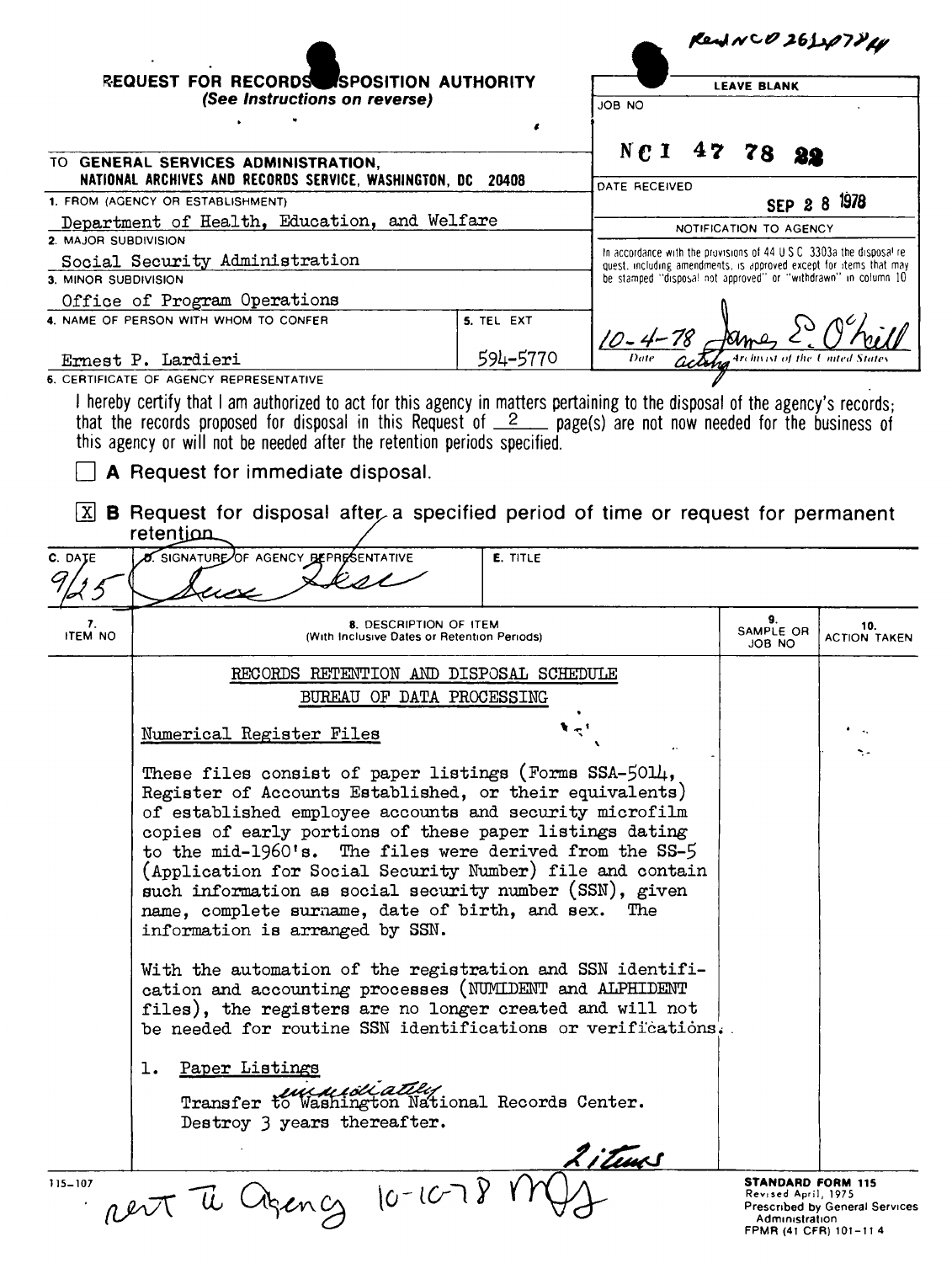



Use Standard Form 115 (obtainable from supply depots of the Federal Supply Service. General Services Administration) and the continuation sheet Standard Form 115a (obtainable from the Records Disposition Division. Office of Federal Records Centers. National Archives and Records Service. Washington. D.C. 20408) to obtain authority to dispose of records or to request permanent retention of records. Detach the fifth copy from the set and keep as your reference copy. Submit the first four copies of the set to the National Archives and Records Service. One copy will be returned to the agency as notification of items that are authorized for disposal. Items withdrawn or not approved for disposal will be so marked. Each SF 115 requiring Comptroller General concurrence must be accompanied by a notification of approval from GAO.

## *Specific Instructions:*

*Entries I.* 2. *and* 3 should show what agency has custody of the records that are identified on the form. and should contain the name of the department or independent agency. and its major and minor subdivisions.

*Entries* 4 *and* 5 should help identify and locate the person to whom inquiries regarding the records should be directed.

*Entry* 6 should be signed and dated on the four copies by the agency representative. The number of pages involved in the request should be inserted.

Box A should be checked if the records may be disposed of immediately. Box B should be checked if continuing disposal authority is requested or if permanent retention is requested. Only one box may be checked.

*Entry* 7 should contain the numbers of the items of records identified on the form in sequence. i.e.. 1.2.3.4. etc.

*Entry* 8 should show what records are proposed for disposal.

.~- ... ,

General Instructions:<br>Center headings should indicate what office's records are in-<br>volved if all records described on the form are not those of the same office or if they are records created by another office or agency.

An identification should be provided of the types of records involved if they are other than textural records. for example. if they are photographic records. sound recordings. or cartographic records.

An itemization and accurate identification should be provided of the series of records that are proposed for disposal or retention. Each series should comprise the .largest practical grouping of separately organized and logically related materials that can be treated as a single unit for purposes of disposal. Component parts of a series may be listed separately if numbered consecutively as Ia. 1b. etc., under the general series entry.

A statement should be provided showing when disposal is to be made of the records. thus:

If immediate disposal is requested of past accumulations of records. the inclusive dates during which the records were produced should be stated.

If continuing disposal is requested for records that have accumulated or will continue to accumulate. the retention period may be expressed in terms of years. months. etc .. or in terms of future actions or events. A future action or event that is to determine the retention period must be objective and definite. If disposal of the records is contingent upon their being microfilmed. or otherwise reproduced or recorded on machine readable media. the retention period should read: "Until ascertained that reproduced copies or recordings have been made in accordance with GSA regulations and are adequate substitutes for the paper records." Also. the provisions of FPMR  $§ 101-11.5$  should be observed.

*Entry* 9 should be checked if samples are submitted for an item. However. samples of the records are not required unless they are requested by the N ARS appraiser. If an item has been previously submitted, the relevant job and item number should be entered.

*Entry*  $10$  should be left blank.

Bureau of Data Processing RLO

 $~\simeq~$ SSA Records Officer